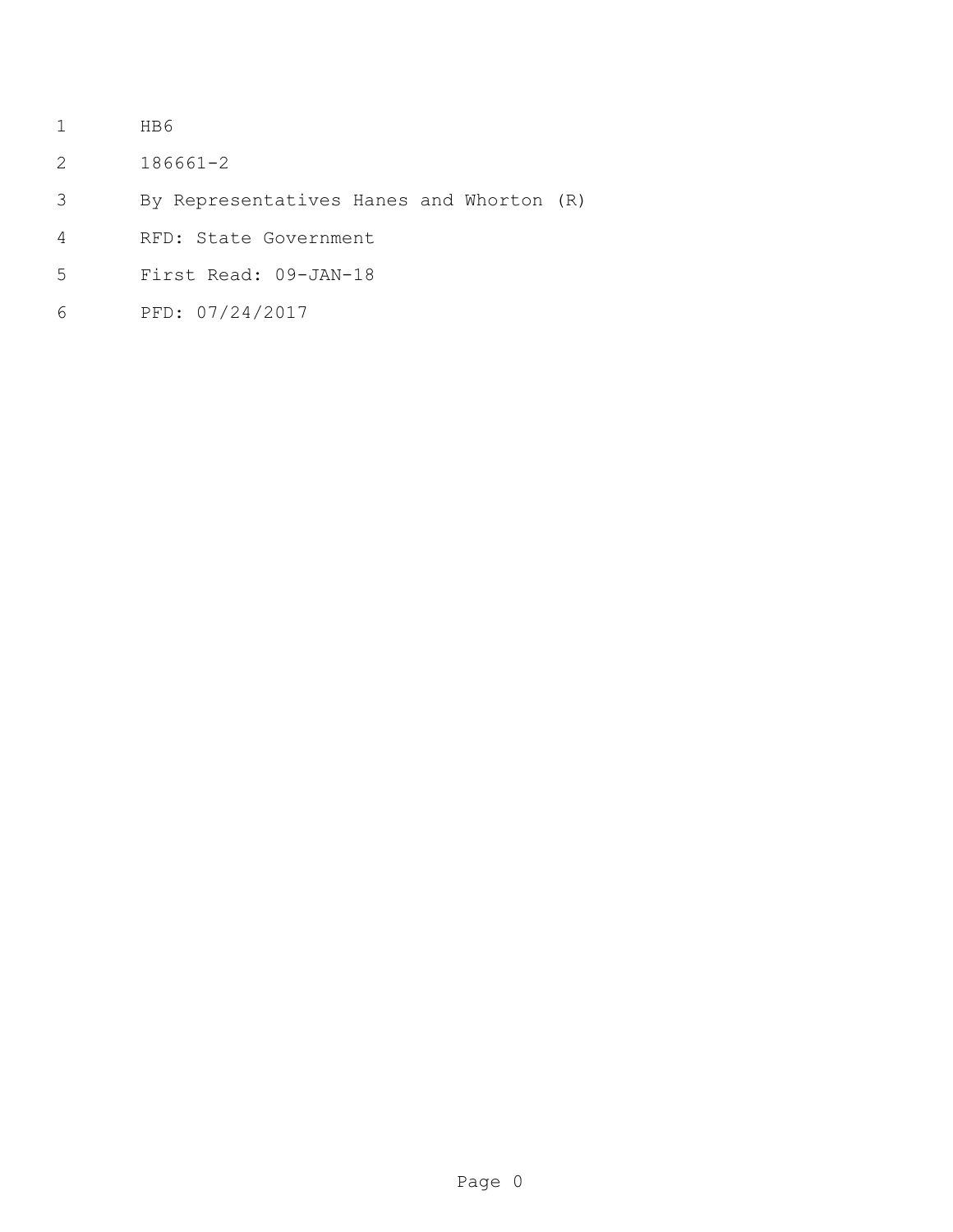186661-2:n:05/15/2017:PMG/tgw LRS2017-2050R1 SYNOPSIS: Under existing law, in certain circumstances, a state may request a waiver from 10 the U.S. Department of Agriculture of the work requirements that an able-bodied adult without dependents must comply with in order to receive assistance from the Supplemental Nutritional 14 Assistance Program (SNAP). This bill would prohibit the Commissioner of 16 the Department of Human Resources from requesting a waiver of federal work requirements for able-bodied adults without dependents who are applicants or recipients of the Supplemental Nutritional Assistance Program. This bill would require all able-bodied adults without dependents who are applicants or recipients of SNAP benefits to participate in minimum work requirements, provide documentation of engaging in work training, or participate in volunteer community service and would provide limited exemptions from these work requirements.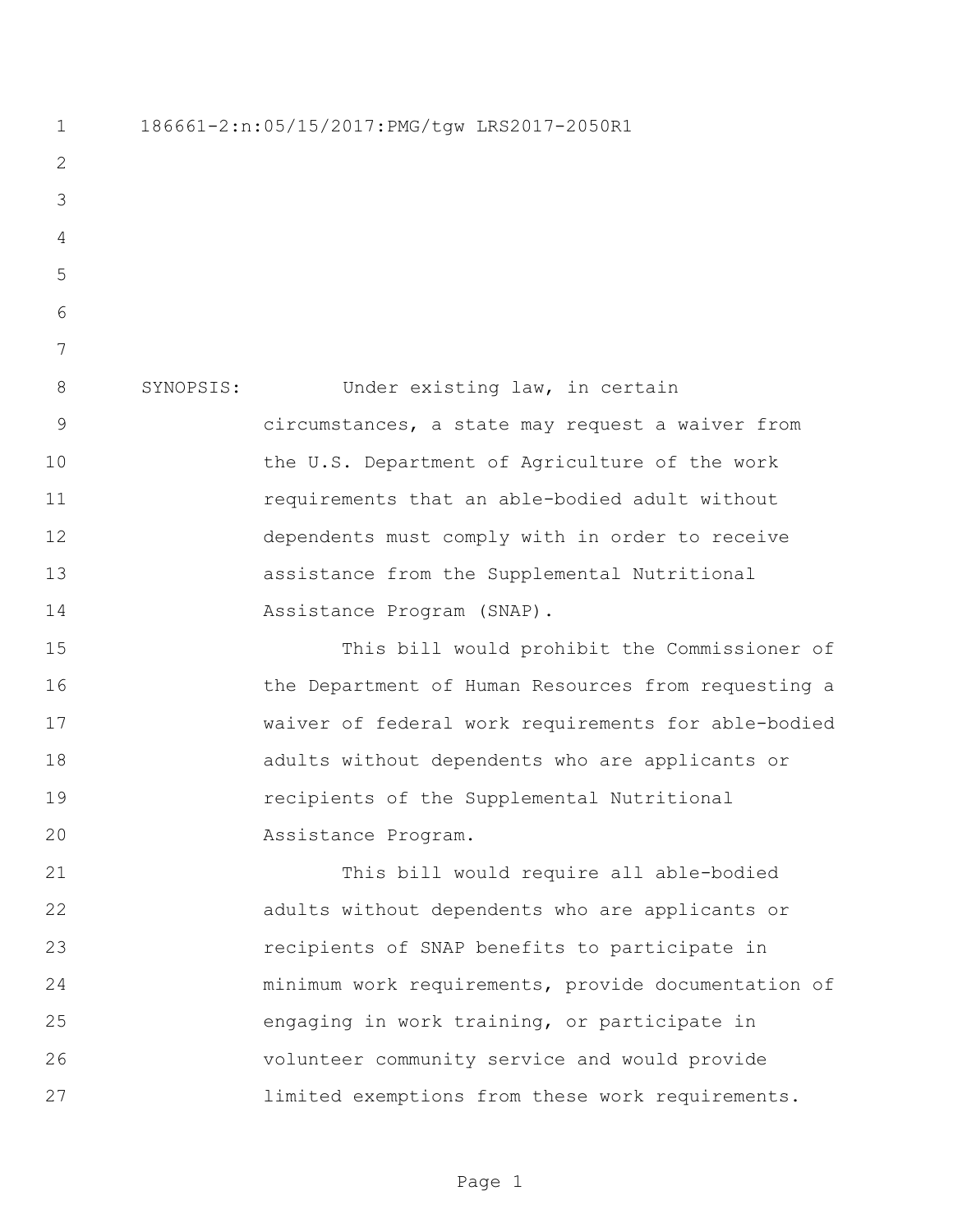| $\mathbf 1$    |                                                                |
|----------------|----------------------------------------------------------------|
| $\mathbf{2}$   | A BILL                                                         |
| 3              | TO BE ENTITLED                                                 |
| $\overline{4}$ | AN ACT                                                         |
| 5              |                                                                |
| 6              | Relating to federal assistance; to prohibit the                |
| 7              | Commissioner of the Department of Human Resources from         |
| $\,8\,$        | requesting a waiver of federal work requirements for           |
| $\mathsf 9$    | able-bodied adults without dependents who are applicants or    |
| 10             | recipients of the Supplemental Nutritional Assistance Program  |
| 11             | (SNAP); and to require all able-bodied adults without          |
| 12             | dependents who are applicants or recipients of SNAP benefits   |
| 13             | to participate in minimum work requirements, provide           |
| 14             | documentation of engaging in work training, or participate in  |
| 15             | volunteer community service and to provide limited exemptions  |
| 16             | from these work requirements.                                  |
| 17             | BE IT ENACTED BY THE LEGISLATURE OF ALABAMA:                   |
| 18             | Section 1. (a) As used in this section, an                     |
| 19             | able-bodied adult without dependents means an individual       |
| 20             | between the ages of 18 and 49 who has no dependents and is not |
| 21             | disabled.                                                      |
| 22             | (b) The Commissioner of the Department of Human                |
| 23             | Resources is prohibited from requesting a waiver of federal    |
| 24             | work requirements for able-bodied adults without dependents    |
| 25             | who are applicants or recipients of the Supplemental           |
| 26             | Nutritional Assistance Program (SNAP).                         |
|                |                                                                |

Page 2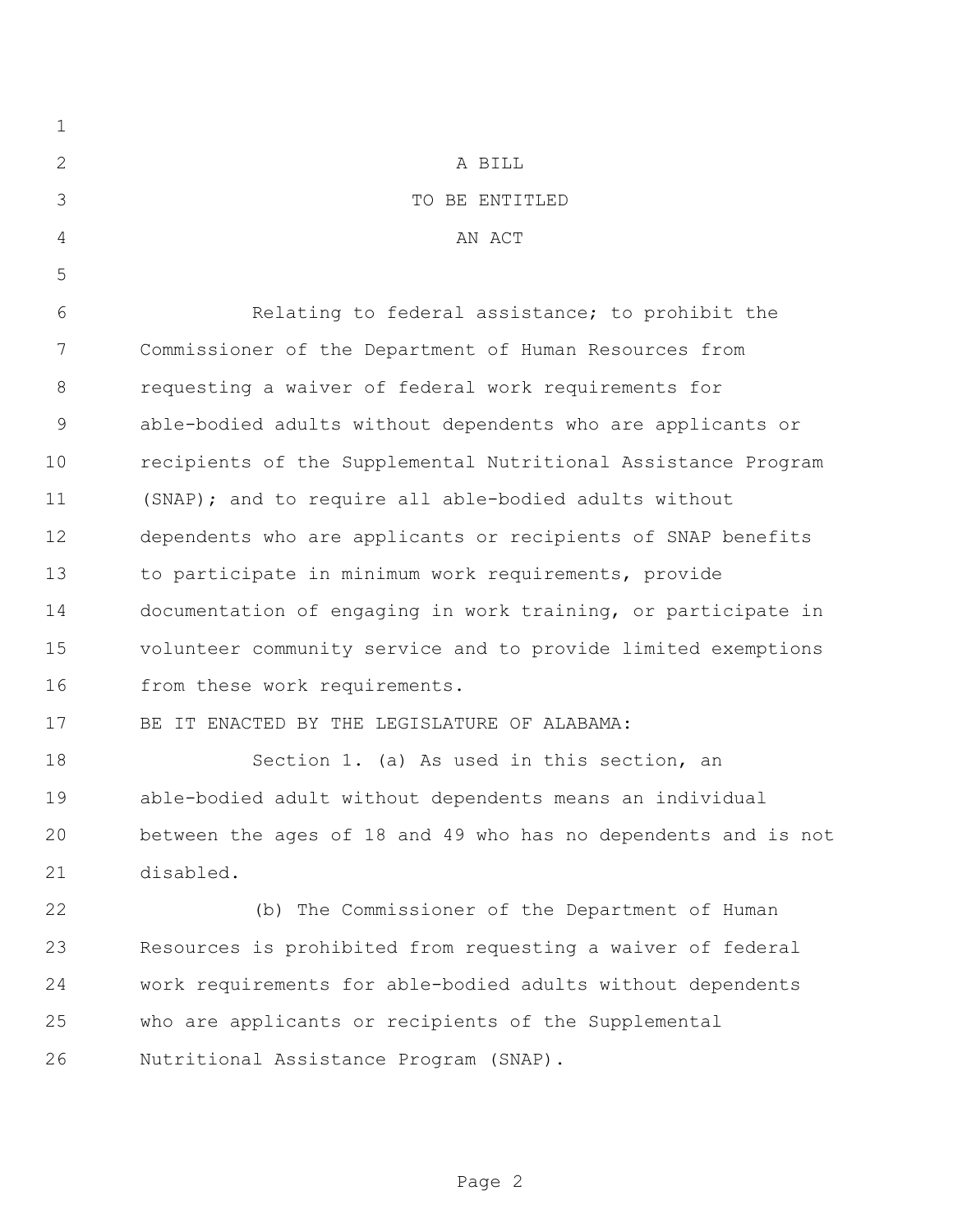(c) The Department of Human Resources may not award SNAP benefits to an applicant for or recipient of SNAP benefits who is an able-bodied adult without dependents unless the applicant or recipient meets one of the following requirements:

 (1) Works at least 20 hours per week, averaged monthly.

 (2) Provides documentation that the applicant is taking reasonable, goal-orientated measures on an ongoing basis to achieve short or long-term employment, that may include, but not be limited to, enrollment in an education program such as high school equivalency preparation or prevocational training, job counseling, or job skills training such as customized occupational training or general skills training.

 (3) Participates in volunteer community service activities for up to the value of the food supplement benefit, calculated by multiplying the state minimum wage by the number of hours required to equal the SNAP benefit.

 (d) The Commissioner of the Department of Human Resources shall approve and make publicly available a list of community agencies that may provide opportunities for applicants and recipients to fulfill work requirements through volunteer community service activities.

 (e) An individual recipient of SNAP benefits who is an able-bodied adult without dependents subject to the requirements of this section who then loses his or her job or